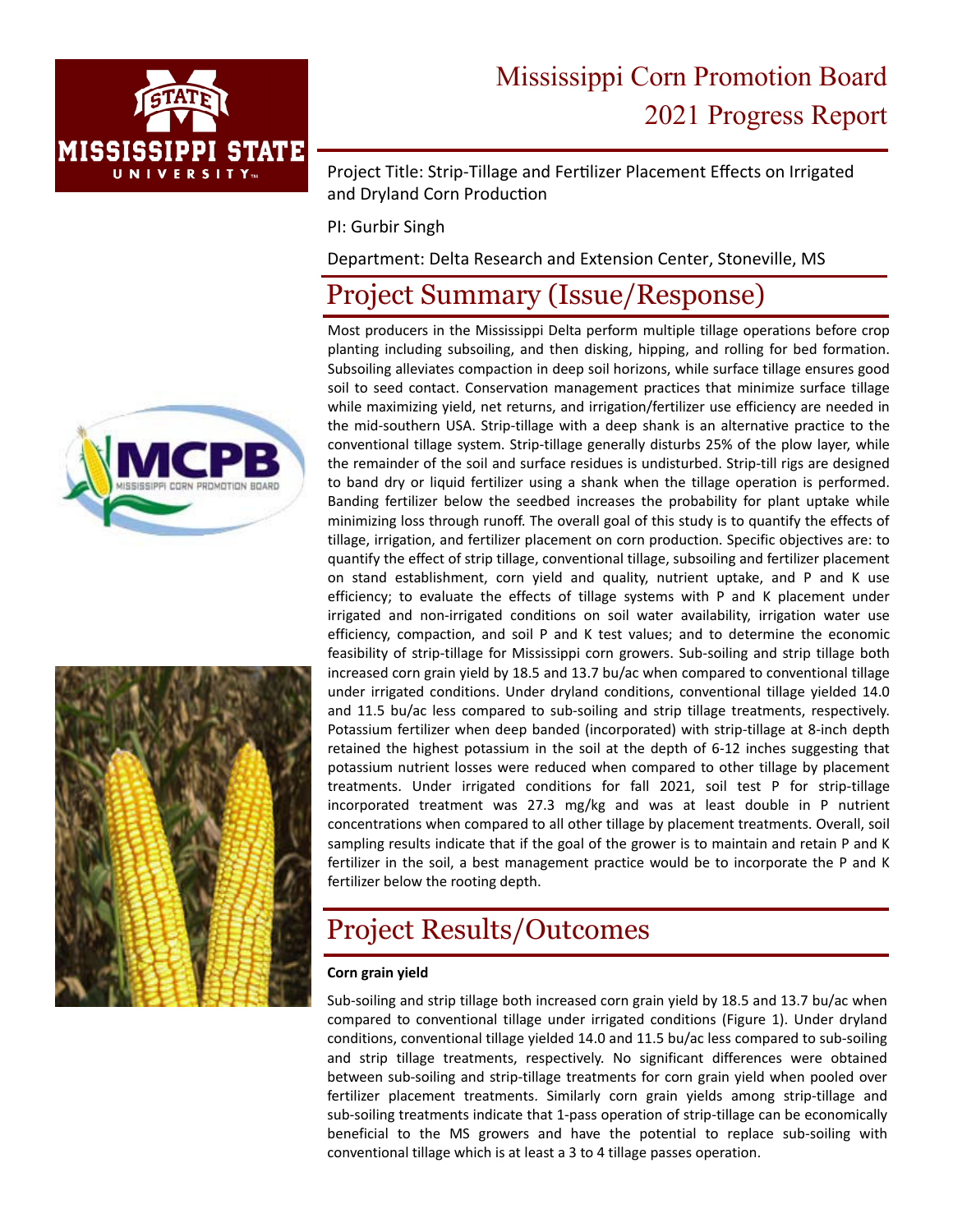### Project Results



Figure 1. Two-year (2020 and 2021) mean corn grain yield averaged over fertilizer placement treatments under irrigated (A) and dryland (B) conditions. Mean values followed by the same letters within a column indicate no significant differences between treatments at alpha = 0.05.

#### **Soil ferƟlity**

In spring 2021 soil sampling, a three-way interaction between tillage, fertilizer placement, and depth was significant for mehlich-3 extractable potassium (p<0.05, Table 1). Potassium fertilizer when deep banded (incorporated) with strip-tillage at 8-inch depth retained the highest potassium in the soil at the depth of 6-12 inches suggesting that potassium nutrient losses were reduced when compared to other tillage by placement treatments (Figure 2). Under irrigated conditions for fall 2021, soil test P for strip-tillage incorporated treatment was 27.3 mg/kg and was at least double in P nutrient concentrations when compared to all other tillage by placement treatments (Figure 3). This suggested that a zone of high soil fertility was created with two years of strip-tillage band application of P fertilizer. Similarly, strip-tillage incorporated soil test K was highest during fall 2021 soil sampling and was significantly different from all other tillage by placement treatments except strip-tillage broadcast (Figure 3). Overall, soil sampling results indicate that if the goal of the grower is to maintain and retain P and K fertilizer in the soil, a best management practice would be to incorporate the P and K fertilizer below the rooting depth. Over time bands of high fertility can be created in the field and precision planting on these high fertility bands can be accomplished using RTK planting systems.



Figure 2. Mean values of soil test K measured from spring 2021 soil sampling at two depths at 0‐6 and 6‐12 inches under three tillage and three placement treatments for irrigated conditions. Mean values followed by the same letters within a column indicate no significant differences between treatments at alpha = 0.05.